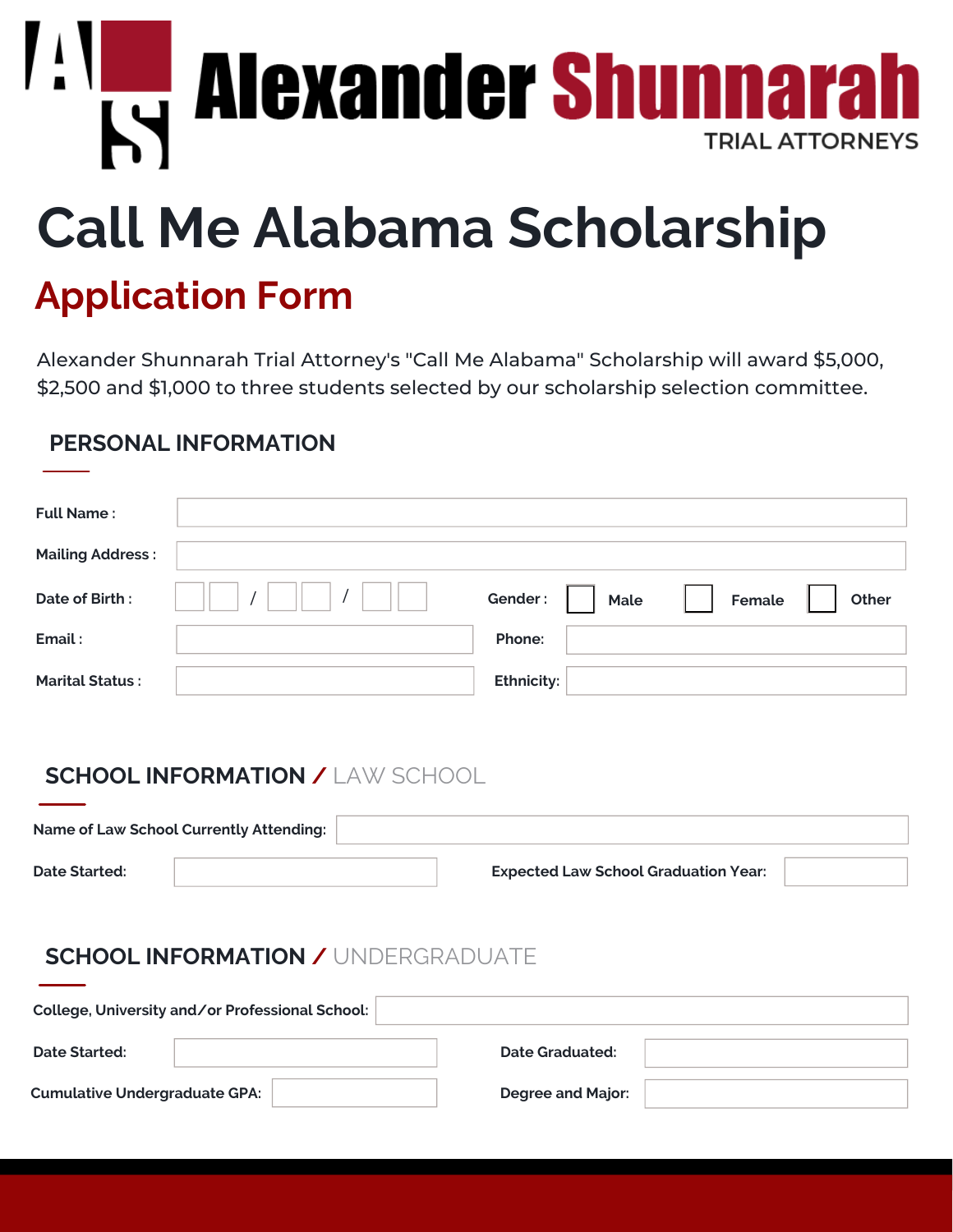

### **CHECK LIST OF ADDITIONAL INFORMATION TO SUBMIT**

#### **DOCUMENTATION**

Please submit an official transcript, including your most recent semester at an Alabama law school and/or your undergraduate transcript.

#### **LETTER OF PROFESSIONAL RECOMMENDATION**

Please submit one letter of professional recommendation. The recommendation document name should be labeled LastName-FirstName.



#### **ESSAY**

Please submit a 500-word typed essay describing why you are pursuing a career in law or discuss an Alabama case that you believe betters the lives of the state's citizens.

#### **CERTIFICATION**

I hereby certify that the information I provided on this application form and in any attached materials is true and complete. By checking this box, I certify that the information I am submitting is true and complete. I understand my personal information may be reviewed by individuals on the scholarship committee and hereby give Alexander Shunnarah Trial Attorneys full consent and permission to share my personal information and documents with those individuals and entities. I further understand that Alexander Shunnarah Trial Attorneys cannot guarantee the privacy of any information or documentation submitted and I hereby waive my rights to privacy with respect to all information submitted. I agree to hold Alexander Shunnarah Trial Attorneys and its agents harmless for any and all potential injury and claims related to my personal information in the past, present, and future. I hereby give Alexander Shunnarah Trial Attorneys permission to share my personal information with the public (if I am awarded the scholarship) and I understand that the awarded funds will be paid directly to my school for tuition if I am the recipient of the scholarship.